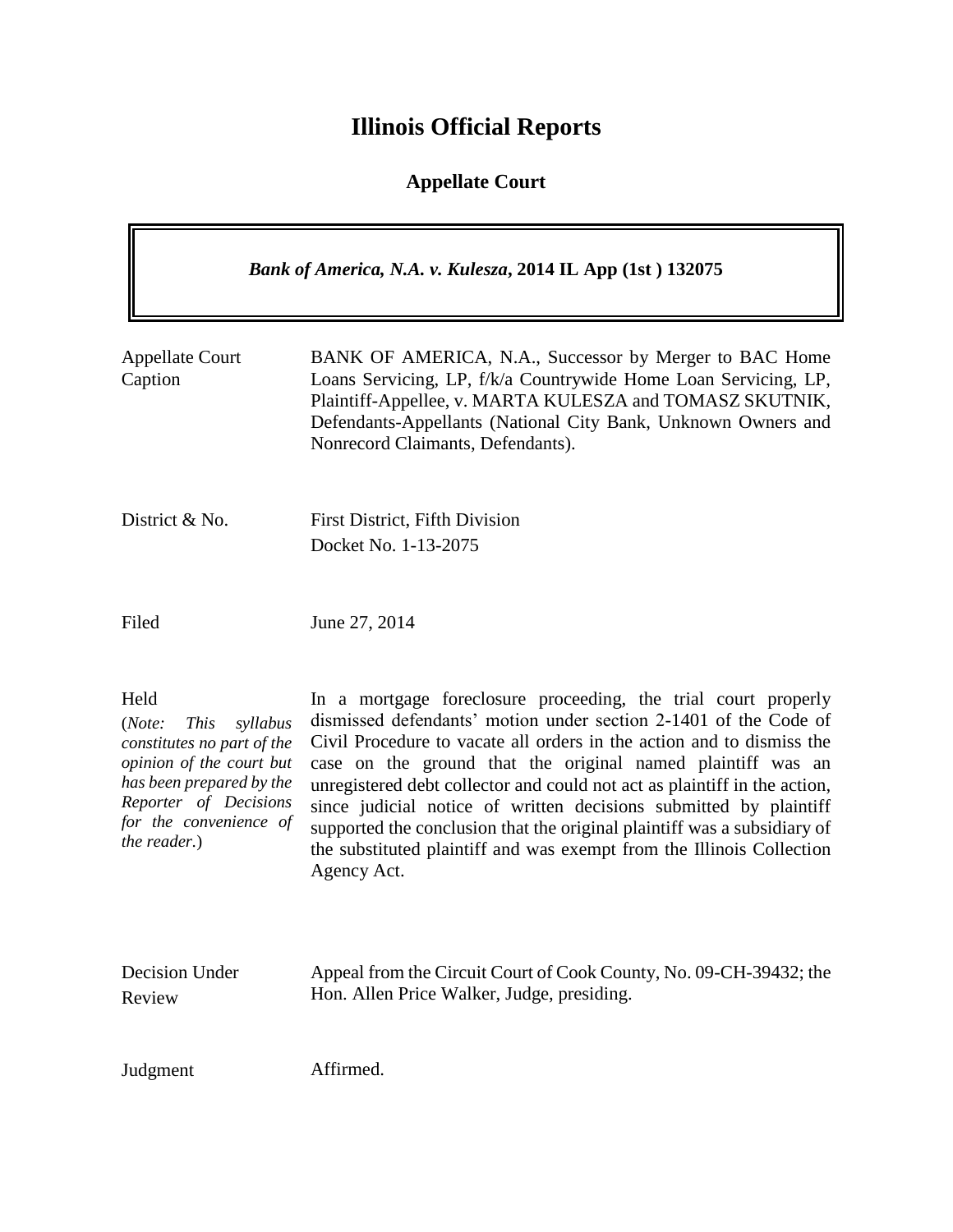Stephen D. Richek, of Chicago, for appellants.

Counsel on Appeal

> Louis J. Manetti, Jr., of Codilis & Associates, P.C., of Chicago, for appellee.

Panel **IUSTICE** McBRIDE delivered the judgment of the court, with opinion. Presiding Justice Gordon and Palmer concurred in the judgment and opinion.

## **OPINION**

¶ 1 Plaintiff, Bank of America, N.A., filed a mortgage foreclosure complaint in October 2009, against defendants Marta Kulesza and Tomasz Skutnik. In August 2010, a default judgment and judgment for foreclosure and sale were entered in plaintiff's favor. A judicial sale occurred in November 2011, and the trial court granted plaintiff's motion to confirm the sale in April 2012. In October 2012, defendants filed a motion to vacate pursuant to section 2-1401 of the Code of Civil Procedure (735 ILCS 5/2-1401 (West 2012)). Plaintiff filed a motion to dismiss defendant's motion, which the trial court granted in June 2013.

¶ 2 Defendants appeal, arguing that the trial court erred in granting the motion to dismiss because original plaintiff BAC Home Loans Servicing, LP (BAC), is not a subsidiary of substituted plaintiff Bank of America, N.A. (BoA), and, therefore, BAC is not exempt from the Illinois Collection Agency Act (Collection Act) (225 ILCS 425/1 *et seq*. (West 2012)) and any judgment entered is void.

¶ 3 In October 2009, plaintiff filed a complaint to foreclose the mortgage against defendants. The complaint alleged that on February 15, 2006, defendants, as mortgagors, executed a mortgage in the amount of \$1,130,500, for the property located at 2200 Harrison Street in Glenview, Illinois. The complaint stated that defendants had not paid the monthly payments since February 2009. Defendants were personally served in October 2009.

¶ 4 In January 2010, plaintiff filed a motion for entry of an order of default and judgment of foreclosure and sale. Plaintiff refiled this motion in March 2010, June 2010, and August 2010. On August 18, 2010, the trial court found defendants to be in default and entered a judgment of foreclosure and sale. Plaintiff filed a notice of sale for November 22, 2010. On November 17, 2010, Kulesza filed a *pro se* motion to stop the sheriff's sale. The trial court denied Kulesza's motion without prejudice on November 19, 2010.

¶ 5 Plaintiff reset the judicial sale for November 28, 2011. In December 2011, plaintiff filed a motion for an order approving the report of sale and distribution. Plaintiff also filed a motion to substitute BoA as named plaintiff because BAC had merged into BoA.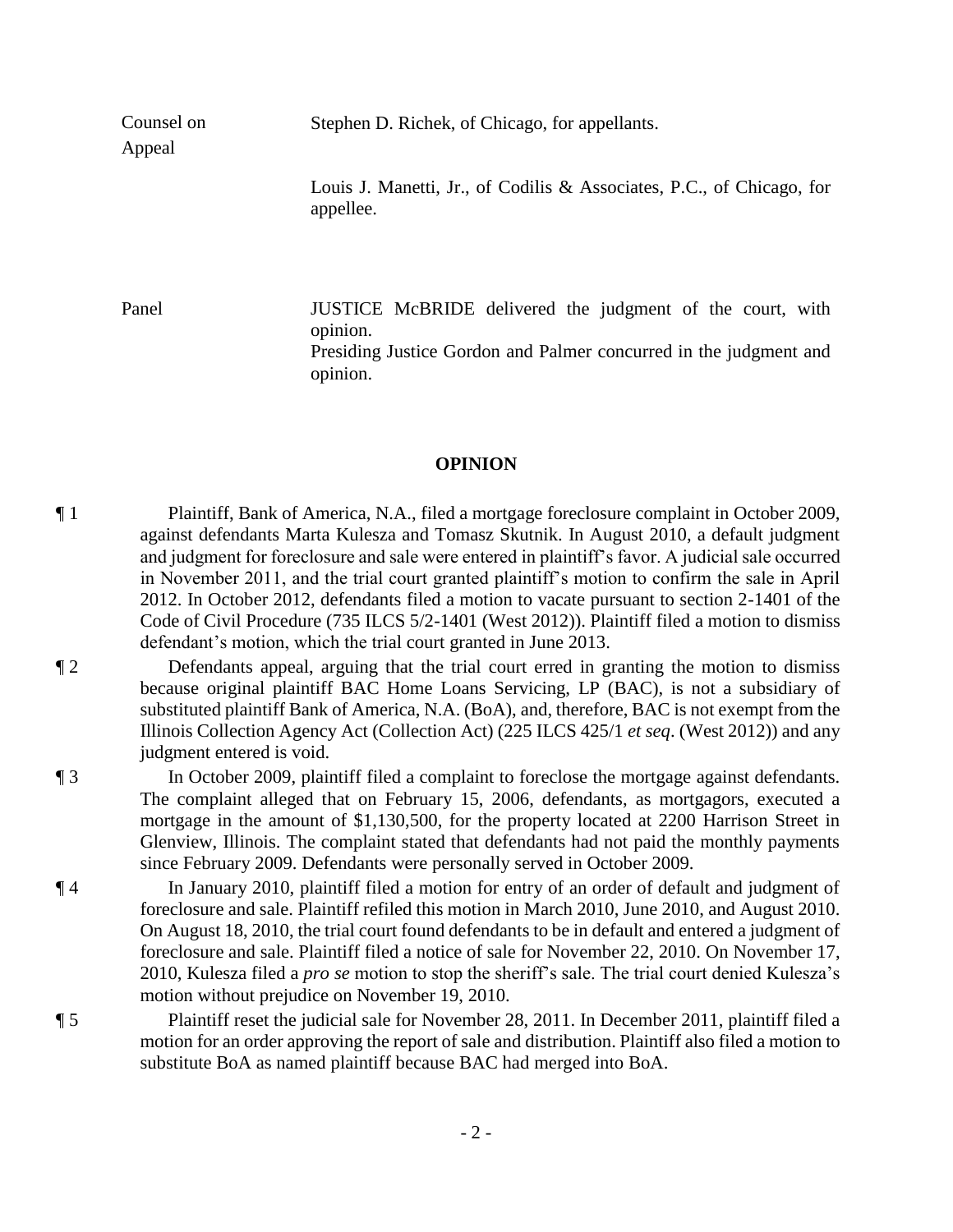¶ 6 On January 24, 2012, an attorney filed an appearance for defendants. The trial court set a briefing schedule for plaintiff's motion to approve the sale, but defendants failed to file a brief. On April 11, 2012, the trial court entered an order approving the report of sale and distribution, confirming the sale and order of possession. The trial court also granted plaintiff's motion to substitute BoA as party plaintiff.

¶ 7 On October 15, 2012, defendants filed a motion to vacate pursuant to section 2-1401 of the Code of Civil Procedure. Defendants argued in their motion as follows:

"1. This lawsuit was filed by BAC Home Loan Service, LP as Plaintiff.

2. At the time this lawsuit was filed, plaintiff was not a registered debt collector as shown in the attached IDFPR [Illinois Department of Financial and Professional Regulation] Inquiry. See affidavit of Stephen D. Richek attached.

3. Servicing Mortgages is clearly an activity in the purview of a debt collector and the main business of a Mortgage Service is a debt collection activity, see 205 ILCS 635/1-4.

4. An unregistered debt collector cannot act as a Plaintiff in a lawsuit *LVNV v. Trice* and all orders entered are void.

WHEREFORE, Defendant's pray that all orders in the case be vacated and the case be dismissed."

¶ 8 The affidavit attached from their attorney stated that he received a response from the Secretary of State that BAC "was never registered in Illinois as a debt collector." The certification from the Secretary of State, dated December 5, 2011, stated that BAC "does not now hold nor has ever held a license" under the Collection Act.

¶ 9 In February 2013, plaintiff filed a motion to dismiss defendants' section 2-1401 petition. In its motion, plaintiff argued that defendants' section 2-1401 petition should be dismissed pursuant to section 2-615 of the Code of Civil Procedure (735 ILCS 5/2-615 (West 2012)) because defendants failed to allege sufficient facts to support their assertion that plaintiff's complaint was void since BAC is not a registered debt collector under the Collection Act. In response, defendants stated that plaintiff's motion to dismiss must fail because (1) plaintiff cannot refute that BAC is an unlicensed debt collector based on its unsupported statement that BAC is a subsidiary of BoA, and (2) "defendants are confused as to how a Limited Partnership (LP) can be subsidiary. A Limited Partnership requires more than one (1) partner so it is not a subsidiary."

¶ 10 Plaintiff's reply asserted that defendants' response was "ultimately bereft of any argument that their Petition is viable and of merit." Plaintiff contends that defendants' petition has failed to allege sufficient facts to support their allegations. Plaintiff also attached documents setting forth that BAC was a subsidiary of BoA at the time the complaint was filed. One document was a portion of a list of BoA's direct and indirect subsidiaries as of December 31, 2009, which included BAC in the list. The second document was a corporate disclosure statement filed in district court case in the Southern District of Indiana stating, "0.1% of BAC Home Loans Servicing, LP is owned by BAC GP, LLC, and 99.9% of BAC Home Loans Servicing, LP is owned by BANA LP, LLC. Both BAC GP, LLC and BANA LP, LLC are wholly-owned subsidiaries of Bank of America, N.A." In June 2013, the trial court granted plaintiff's motion to dismiss with prejudice.

¶ 11 This appeal followed.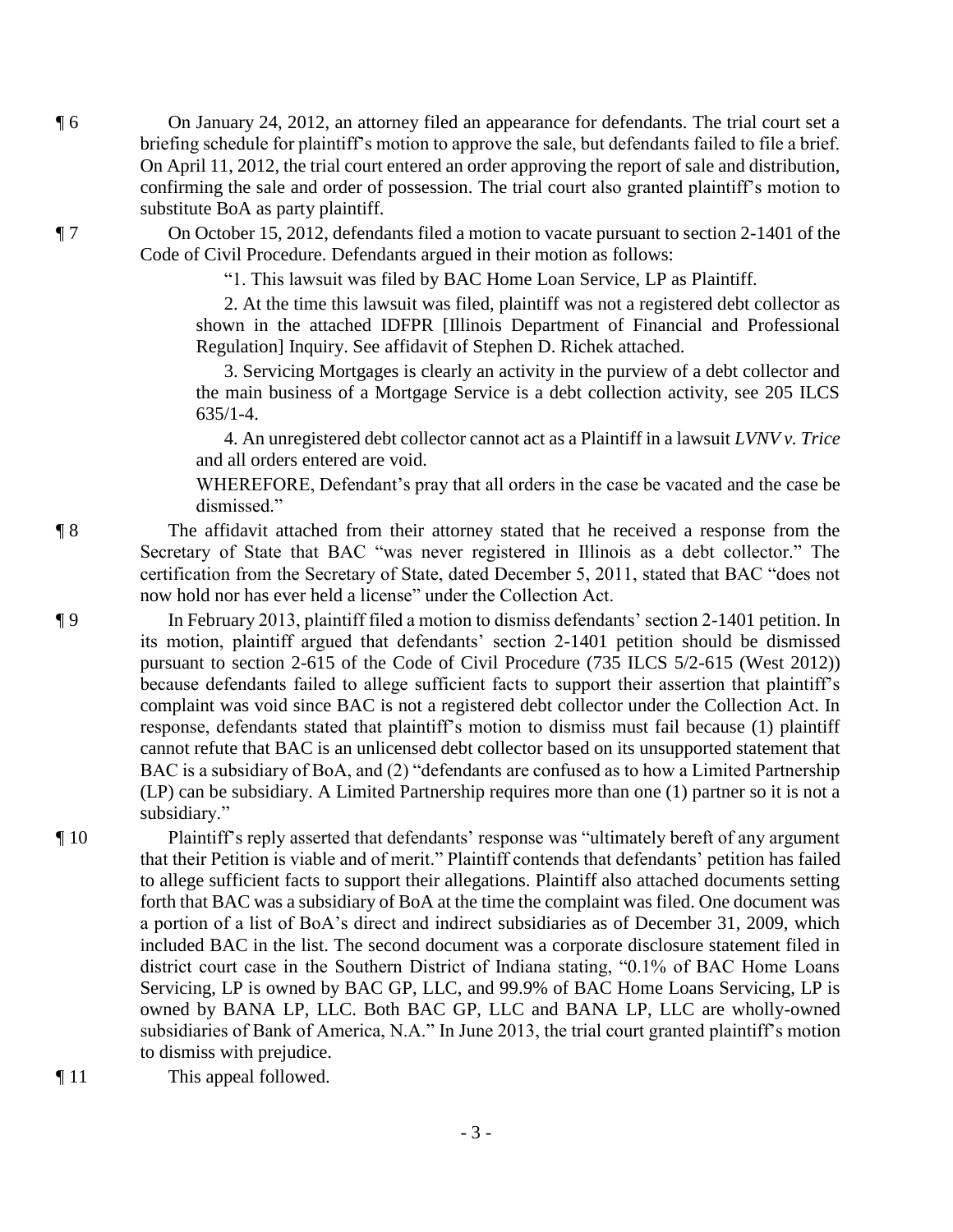¶ 12 On appeal, defendants argue that plaintiff is not exempt from the Collection Act because BAC is not a subsidiary of BoA. Plaintiff maintains that defendants' claim is meritless because BAC was exempt from the Collection Act.

¶ 13 Generally, a section 2-1401 petition must show the existence of a meritorious defense to the original action and must show due diligence in bringing the petition. *Sarkissian v. Chicago Board of Education*, 201 Ill. 2d 95, 103 (2002); see also 735 ILCS 5/2-1401(b), (c) (West 2012). However, the supreme court in *Sarkissian* held that pursuant to paragraph (f) of section 2-1401, the general rules for filing a section 2-1401 petition do not apply to petitions challenging a judgment on voidness grounds. *Sarkissian*, 201 Ill. 2d at 104. "Petitions brought on voidness grounds need not be brought within the two-year time limitation. Further, the allegation that the judgment or order is void substitutes for and negates the need to allege a meritorious defense and due diligence." *Sarkissian*, 201 Ill. 2d at 104.

¶ 14 " '[A] judgment, order or decree entered by a court which lacks jurisdiction of the parties or of the subject matter, or which lacks the inherent power to make or enter the particular order involved, is void, and may be attacked at any time or in any court, either directly or collaterally.' " *Sarkissian*, 201 Ill. 2d at 103 (quoting *Barnard v. Michael*, 392 Ill. 130, 135 (1945)). Here, defendants' postjudgment motion argues that BAC was not a licensed debt collector under the Collection Act and, thus, all orders entered by the court are void. "Review of a judgment on a section 2-1401 petition that is requesting relief based on the allegation that the judgment is void shall be *de novo*." *Protein Partners, LLP v. Lincoln Provision, Inc.*, 407 Ill. App. 3d 709, 716 (2010) (citing *People v. Vincent*, 226 Ill. 2d 1, 18 (2007)).

¶ 15 The purpose of the Collection Act is to

" 'protect consumers against debt collection abuse.' 225 ILCS 425/1a (West 2010). It provides that '[n]o collection agency shall operate in this State, \*\*\* engage in the business of collecting, solicit claims for others, \*\*\* exercise the right to collect, or receive payment for another of any account, bill or other indebtedness, without registering under this Act.' 225 ILCS 425/4 (West 2010). The [Collection] Act defines a 'collection agency' or a 'debt collector' as 'any person who, in the ordinary course of business, regularly, on behalf of himself or herself or others, engages in debt collection.' 225 ILCS 425/2 (West 2010). 'Debt collection' is defined as 'any act or practice in connection with the collection of consumer debts' and '"[c]onsumer debt" \*\*\* means money, property, or their equivalent, due or owing or alleged to be due or owing from a natural person by reason of a consumer credit transaction.' *Id.* Finally, a 'consumer credit transaction' is a 'transaction between a natural person and another person in which property, service, or money is acquired on credit by that natural person from such other person primarily for personal, family, or household purposes.' *Id.*" *Aurora Loan Services, LLC v. Kmiecik*, 2013 IL App (1st) 121700, ¶ 28.

¶ 16 However, section 2.03(1) of the Collection Act provides for certain exemptions:

"This Act does not apply to persons whose collection activities are confined to and are directly related to the operation of a business other than that of a collection agency, and specifically does not include the following:

1. Banks, including trust departments, affiliates, and subsidiaries thereof, fiduciaries, and financing and lending institutions (except those who own or operate collection agencies)[.]" 225 ILCS 425/2.03(1) (West 2012).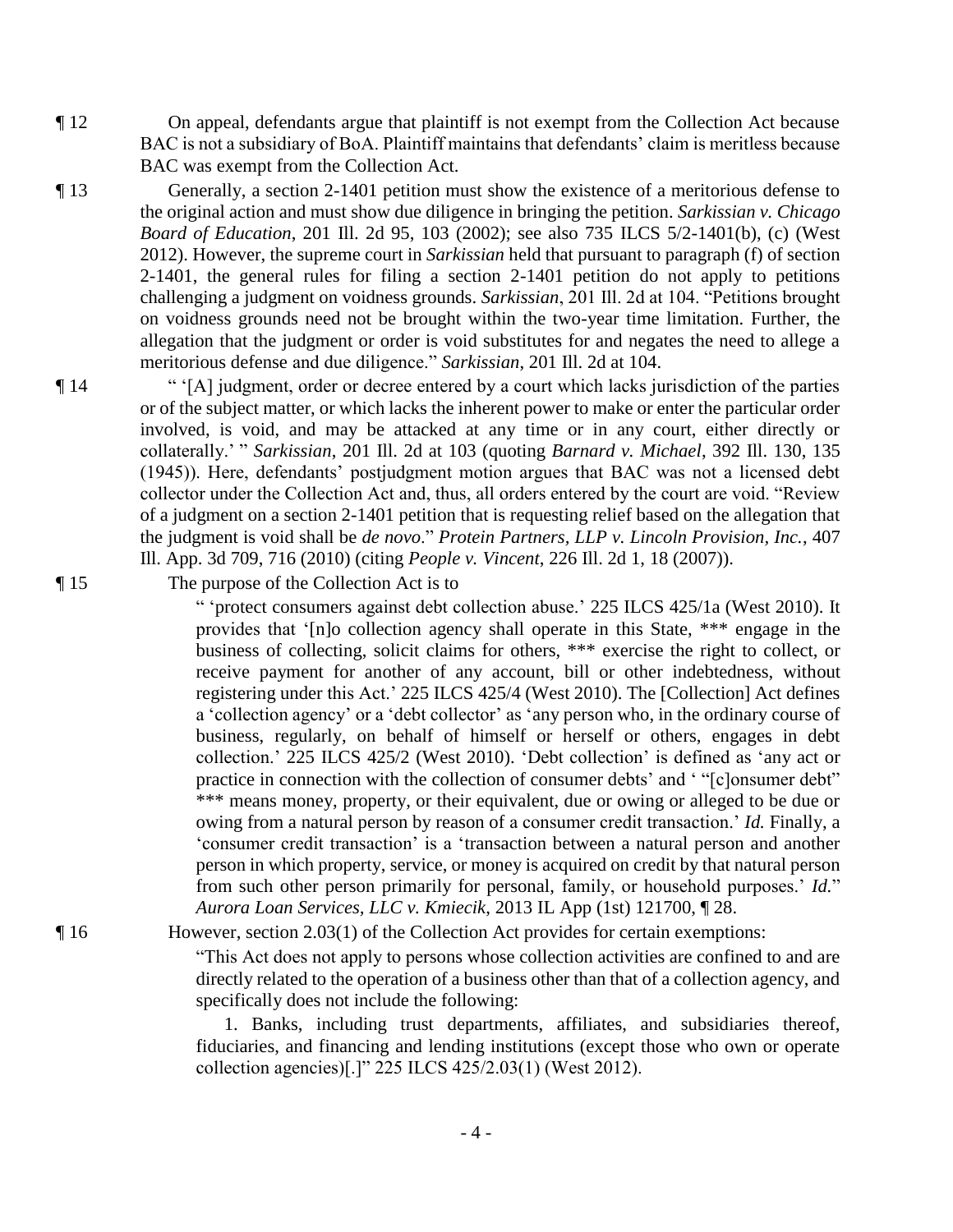- ¶ 17 This court has already held in *Kmiecik* that bank subsidiaries are exempt from the Collection Act. *Kmiecik*, 2013 IL App (1st) 121700, ¶ 38.
- ¶ 18 Defendants assert without citation to any case law that BAC could not be a subsidiary of BoA because under the Collection Act, "only subsidiaries are exempt, not a limited partnership that is owned by Banks' subsidiaries." Supreme Court Rule 341(h)(7) requires an appellant to include in its brief an "[a]rgument, which shall contain the contentions of the appellant and the reasons therefor, with citation of the authorities and the pages of the record relied on." Ill. S. Ct. R.  $341(h)(7)$  (eff. July 1, 2008). It is well settled that a contention that is supported by some argument but does not cite any authority does not satisfy the requirements of Supreme Court Rule 341(h)(7), and bare contentions that fail to cite any authority do not merit consideration on appeal. *Wasleff v. Dever*, 194 Ill. App. 3d 147, 155-56 (1990).
- ¶ 19 Contrary to defendants' contention, the Collection Act does not limit exemptions to first-tier subsidiaries. According to the exhibits provided in the trial court, BAC was owned by entities that were subsidiaries of BoA. The cardinal rule in construing a statute, to which all others are subordinate, is to ascertain and give effect to the intent of the legislature. *Alvarez v. Pappas*, 229 Ill. 2d 217, 228 (2008). To determine legislative intent, we turn to the language of the statute, which is the best indicator of its intent. *Alvarez*, 229 Ill. 2d at 228. "[A]ll words and phrases must be interpreted in light of other relevant provisions of the statute and must not be construed in isolation." *Brucker v. Mercola*, 227 Ill. 2d 502, 514 (2007). "Each word, clause and sentence of the statute, if possible, must be given reasonable meaning and not rendered superfluous." *Brucker*, 227 Ill. 2d at 514. Further, we may not add provisions that are not found in a statute. *Acme Markets, Inc. v. Callanan*, 236 Ill. 2d 29, 38 (2009).
- ¶ 20 Nothing in section 2.03(1) limits exemptions to first-tier subsidiaries, and we will not read into its language any additional language imposing such a limitation. Moreover, we note that the legislature included a limitation to "any first tier subsidiary of a bank" for an exemption in the Residential Mortgage License Act of 1987 (205 ILCS  $635/1-4(d)(1)(ix)$  (West 2012)). "It is a generally accepted canon of construction that the express inclusion of a provision in one part of a statute and its omission in a parallel section is an intentional exclusion from the latter." *People v. Olsson*, 2011 IL App (2d) 091351, ¶ 9. The absence of that language in the exemption provision of section 2.03(1) cannot be ignored as defendants assert.
- ¶ 21 Under well-established precedent and specifically under the holding of *Kmiecik*, we can take judicial notice that other judicial decisions have recognized that BAC is a subsidiary of BoA. "An appellate court may take judicial notice of readily verifiable facts if doing so 'will "aid in the efficient disposition of a case," ' even if judicial notice was not sought in the trial court." *Kmiecik*, 2013 IL App (1st) 121700, ¶ 37 (quoting *Department of Human Services v. Porter*, 396 Ill. App. 3d 701, 725 (2009), quoting *Muller v. Zollar*, 267 Ill. App. 3d 339, 341-42 (1994)). "Specifically, a reviewing court may take judicial notice of a written decision that is part of the record of another court because these decisions are readily verifiable facts that are capable of ' "instant and unquestionable demonstration." ' " *Id.* (quoting *Hermesdorf v. Wu*, 372 Ill. App. 3d 842, 850 (2007), quoting *May Department Stores Co. v. Teamsters Union Local No. 743*, 64 Ill. 2d 153, 159 (1976), quoting 9 John Henry Wigmore, Evidence § 2571, at 548 (3d ed. 1940)).
- ¶ 22 Here, plaintiff submitted documentation from a federal case detailing BAC's ownership by two subsidiaries of BoA and BoA's list of its subsidiaries, which includes BAC. We also observe that numerous cases from other jurisdictions have recognized that BAC was a

- 5 -